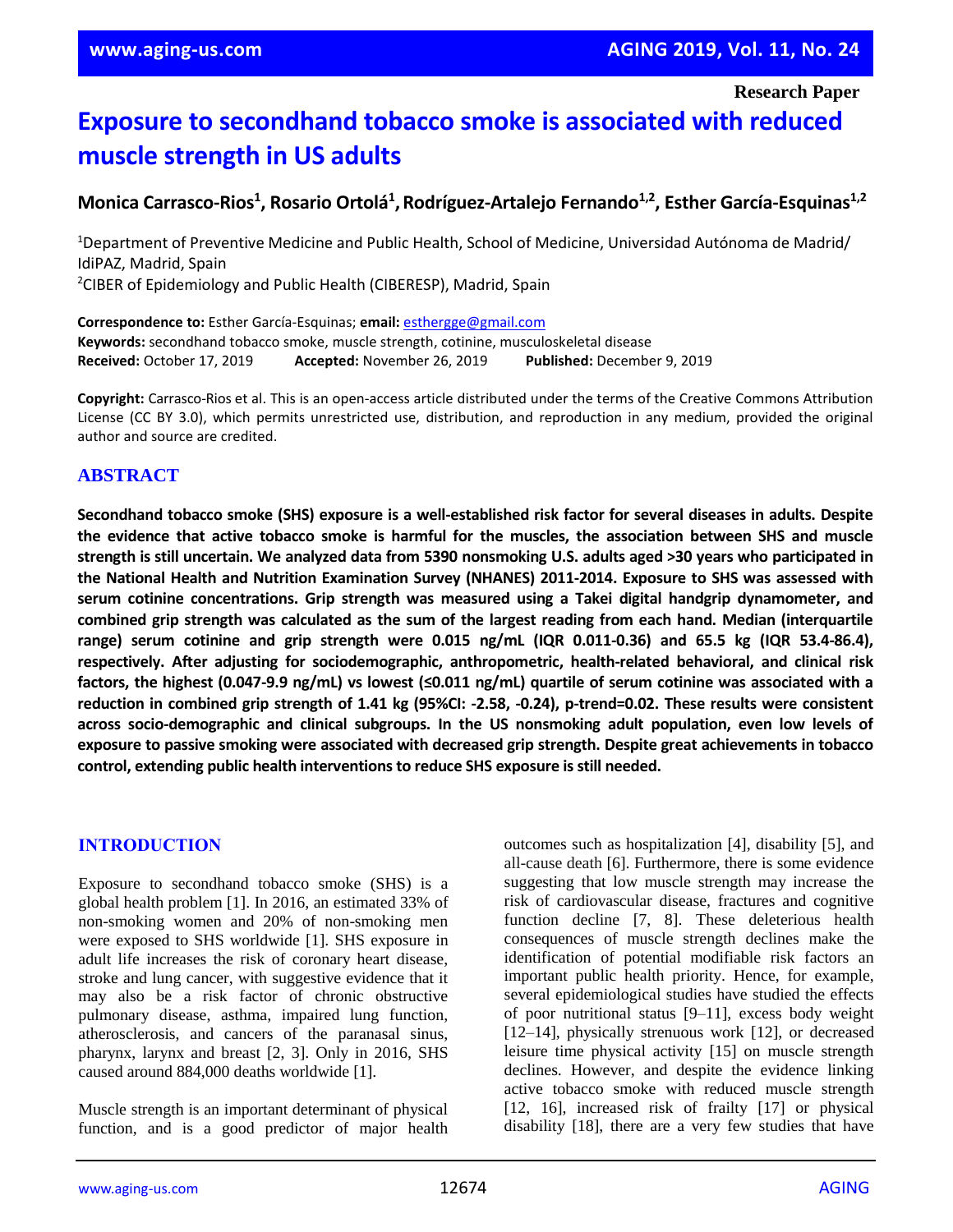addressed the potential effects of SHS on physical function or muscle strength declines, and none of these have included young adults [19, 20].

We hypothesized that SHS exposure is inversely associated with muscle strength both in middle-aged and older adults. To assess this hypothesis, we examined the association between SHS and grip strength in nonsmoking adults aged >30 years who participated in the U.S. National Health and Nutrition Examination Survey (NHANES) in 2011–2014.

# **RESULTS**

Table 1 shows the distribution of the study population by quartiles of serum cotinine. A high proportion of subjects (48.3%) had serum cotinine values below the LOD  $(\leq 0.011 \text{ ng/mL})$ . When compared to lower quartiles of serum cotinine, the proportion of individuals in the highest quartile (0.047-9.9 ng/mL) was higher for younger men, individuals with lower education, non-Hispanic blacks, ex-smokers, exdrinkers, and those with poor dietary quality, obesity or cardiovascular disease.

Median (IQR) concentrations of serum cotinine and combined grip strength were 0.015 ng/mL (0.011-0.36) and 65.5 Kg (53.4-86.4), respectively. Women, individuals aged  $> 60$  years, with lower educational level, lower BMI, never drinkers, and cardiovascular or musculoskeletal disease, showed the lowest strength (Tables 1 and 2).

In models adjusted for sociodemographic, lifestyle and clinical risk factors (Model C), and comparing participants in the highest vs the lowest quartile of serum cotinine, combined grip strength decreased by 1.41 kg (-2.58, -0.24); p-trend across quartiles=0.02 (Table 3). Figure 1 shows the dose-response association of serum cotinine with grip strength. As observed, strength declines were observed even at very low levels of exposure, and there were no major departures from linearity (p-values for the linear and non-linear components were 0.04 and 0.11, respectively).

Figure 2 shows results for the highest vs the lowest quartile of serum cotinine across participant's characteristics. Although we observed no interactions with age, sex, education, lifestyle factors or BMI, we did observe some effect modification by musculoskeletal disease. In particular, the association was only maintained among individuals without musculoskeletal disease: results for the second, third and highest versus the lowest quartile of cotinine were: -0.58 kg (-2.39- 1.23); -1.89 kg (-3.44, -0.34) and -1.37 kg (-2.80, 0.05); p-trend=0.01.



**Figure 1. Mean differences (95%confidence intervals) in grip strength according to serum cotinine concentrations (ng/mL) based on restricted cubic splines with knots at the 10th, 50th, and 90th percentile of serum cotinine distribution.** The reference value is set at the 25th percentile of the cadmium distribution. Models are adjusted for age, sex, race/ethnicity, education, place of birth, tobacco smoke, alcohol consumption, diet quality, physical activity, BMI, cardiovascular disease, respiratory disease, musculoskeletal disease, cancer, hypertension, diabetes and number of drug treatments. Lines represent predicted values (thick line) and 95% confidence intervals (dashed lines), and vertical bars represent the histogram of log-transformed serum cotinine distribution.

Lastly, additional adjustment for serum albumin, total protein intake, serum testosterone, and glomerular filtration rate in participants with this information available did not modify substantially our main findings (Supplementary Table 1).

## **DISCUSSION**

In this sample of middle-aged and older non-smokers adults of the U.S. population, exposure to SHS was associated with a decrease in grip strength.

There is in vitro evidence that cigarette smoke induces skeletal muscle damage through atrophy of oxidative muscle fibers, impaired synthesis of muscle proteins, and over-expression of atrophy related genes [21–23]. Studies in vivo have also observed increased muscular oxidative stress and systemic inflammation in mice exposed to cigarette smoke [24, 25]. A comparison of skeletal muscle properties and fatigue resistance between 40 smokers and 45 non-smokers found out that, although muscle mass and contractile properties were similar in smokers and non-smokers, smokers suffered from greater peripheral muscle fatigue (measured as torque decline during a series of repetitive contractions) than non-smokers [26]. Also a longitudinal study with 963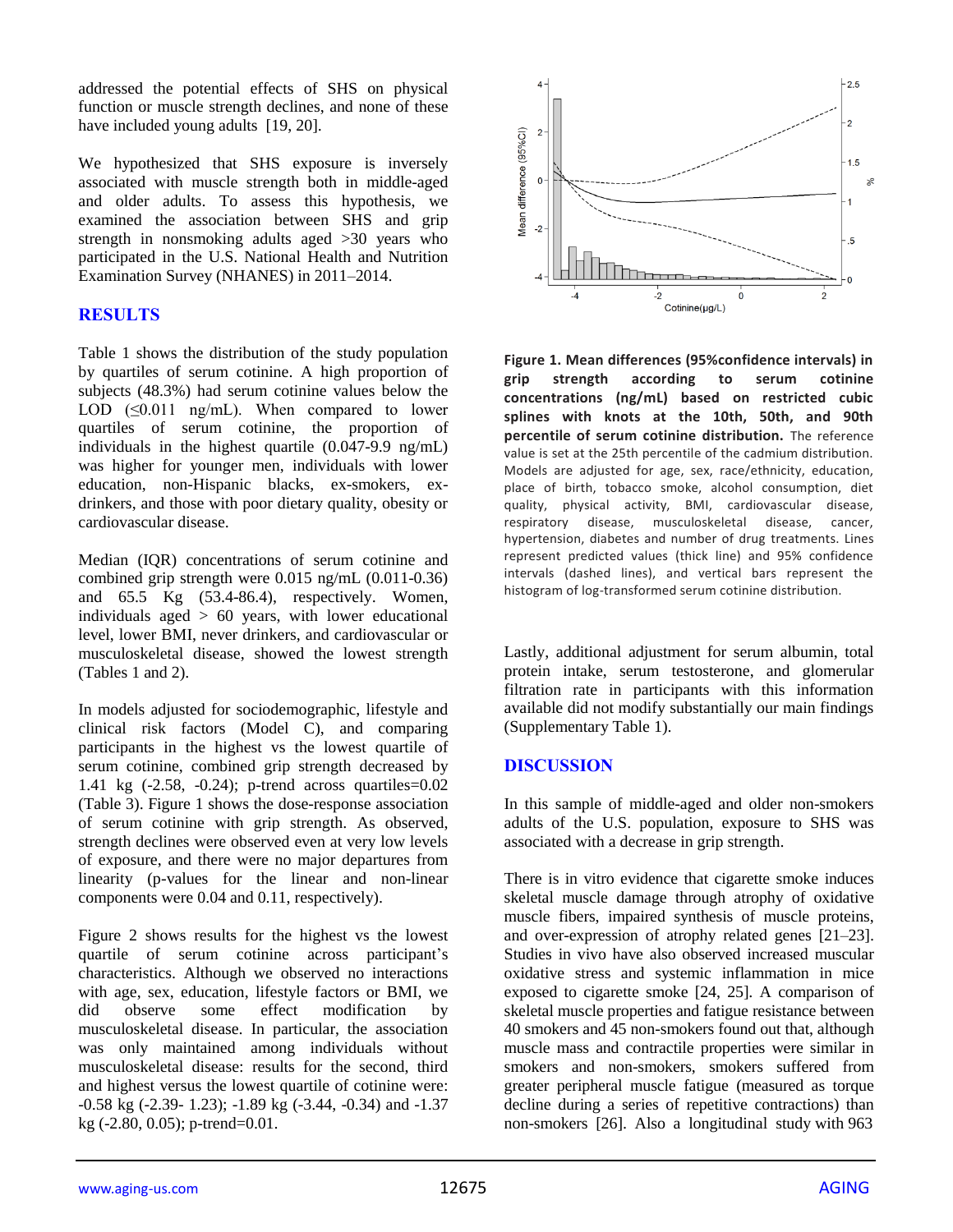|                                                                                                                    | Serum cotinine concentration (ng/mL) |                      |                                   |                                 |                               |
|--------------------------------------------------------------------------------------------------------------------|--------------------------------------|----------------------|-----------------------------------|---------------------------------|-------------------------------|
|                                                                                                                    | Q1<br>$\leq 0.011$                   | Q2<br>$0.015 - 0.02$ | Q <sub>3</sub><br>$0.021 - 0.047$ | Q <sub>4</sub><br>$0.047 - 9.9$ | $\mathbf{p}$ val <sup>†</sup> |
| <b>Total</b>                                                                                                       | 2287 (48.3)                          | 626 (11.9)           | 1193 (20.1)                       | 1284(19.7)                      |                               |
| <b>Sex</b>                                                                                                         |                                      |                      |                                   |                                 |                               |
| Men                                                                                                                | 974 (44.1)                           | 292 (47.1)           | 545 (45.6)                        | 643 (49.7)                      |                               |
| Women                                                                                                              | 1313(55.9)                           | 334 (52.9)           | 648 (54.4)                        | 641 (50.3)                      | < 0.001                       |
| Age, years                                                                                                         |                                      |                      |                                   |                                 |                               |
| 30-40                                                                                                              | 425 (19.0)                           | 127(20.6)            | 239 (21.0)                        | 316 (25.6)                      |                               |
| $41 - 50$                                                                                                          | 470 (22.6)                           | 128(22.7)            | 249 (22.8)                        | 255(21.5)                       |                               |
| 51-60                                                                                                              | 418 (21.0)                           | 139(26.2)            | 256 (24.8)                        | 259 (24.5)                      |                               |
| $>60$                                                                                                              | 974 (37.4)                           | 232 (30.5)           | 449 (31.4)                        | 454 (28.4)                      | < 0.001                       |
| <b>Educational level,</b>                                                                                          |                                      |                      |                                   |                                 |                               |
| <high school<="" td=""><td>377 (10.0)</td><td>107(10.2)</td><td>259 (13.9)</td><td>346 (19.0)</td><td></td></high> | 377 (10.0)                           | 107(10.2)            | 259 (13.9)                        | 346 (19.0)                      |                               |
| <b>High School</b>                                                                                                 | 383 (15.3)                           | 114(15.6)            | 238 (19.5)                        | 330 (27.1)                      |                               |
| > High School                                                                                                      | 1527 (74.7)                          | 405 (74.2)           | 696 (66.6)                        | 608 (53.9)                      | < 0.001                       |
| <b>Race/Ethnicity</b>                                                                                              |                                      |                      |                                   |                                 |                               |
| Non-Hispanic white                                                                                                 | 1132 (76.9)                          | 232 (67.8)           | 418 (65.2)                        | 443 (60.5)                      |                               |
| Non-Hispanic black                                                                                                 | 292(5.0)                             | 106(7.5)             | 298 (12.6)                        | 420 (17.6)                      |                               |
| Mexican-American                                                                                                   | 320 (7.4)                            | 97(10.0)             | 122(7.5)                          | 129(7.9)                        |                               |
| Other                                                                                                              | 543 (10.7)                           | 191 (14.7)           | 355(14.7)                         | 292 (14.0)                      | < 0.001                       |
| <b>Country of birth</b>                                                                                            |                                      |                      |                                   |                                 |                               |
| <b>US</b>                                                                                                          | 1550(83.1)                           | 382 (79.7)           | 713 (76.3)                        | 939 (82.9)                      |                               |
| Other                                                                                                              | 737 (16.9)                           | 244 (20.3)           | 480 (23.7)                        | 345 (17.1)                      | < 0.001                       |
| <b>BMI</b>                                                                                                         |                                      |                      |                                   |                                 |                               |
| Under-/ normoweight                                                                                                | 640 (28.4)                           | 177(25.0)            | 324 (24.2)                        | 260 (17.5)                      |                               |
| Overweight                                                                                                         | 807 (37.0)                           | 205 (36.7)           | 417 (36.6)                        | 407 (33.3)                      |                               |
| Obese                                                                                                              | 840 (34.6)                           | 244 (38.3)           | 452 (39.3)                        | 617 (49.2)                      | < 0.001                       |
| <b>Physical activity (METs-hour/week)<sup>††</sup></b>                                                             |                                      |                      |                                   |                                 |                               |
| $1st$ tertile                                                                                                      | 854 (33.3)                           | 239 (37.9)           | 453 (34.2)                        | 528 (36.9)                      |                               |
| $2nd$ tertile                                                                                                      | 776 (35.6)                           | 214 (32.2)           | 382 (33.1)                        | 367 (29.4)                      |                               |
| $3rd$ tertile                                                                                                      | 657(31.1)                            | 173 (29.9)           | 358 (32.7)                        | 389 (33.7)                      | 0.047                         |
| Smoking, n (% weighted)                                                                                            |                                      |                      |                                   |                                 |                               |
| Never                                                                                                              | 1647 (71.8)                          | 449 (72.1)           | 842 (66.1)                        | 792 (60.8)                      |                               |
| Ex-smoker                                                                                                          | 640 (28.2)                           | 177(27.9)            | 351 (33.9)                        | 492 (39.2)                      | < 0.001                       |
| Alcohol consumption, n                                                                                             |                                      |                      |                                   |                                 |                               |
| Never                                                                                                              | 403 (13.7)                           | 97(8.6)              | 195 (12.6)                        | 195(13.3)                       |                               |
| Ex-drinker                                                                                                         | 483 (18.4)                           | 152(21.9)            | 255 (20.4)                        | 330 (24.4)                      |                               |
| Current                                                                                                            | 981 (53.3)                           | 272 (54.7)           | 473 (51.2)                        | 512 (47.3)                      |                               |
| Unknow                                                                                                             | 420(14.6)                            | 105(14.8)            | 270 (15.8)                        | 247 (15.0)                      | < 0.001                       |
| Diet quality, n                                                                                                    |                                      |                      |                                   |                                 |                               |
| Excellent/very good                                                                                                | 852 (42.6)                           | 214(35.1)            | 389 (34.7)                        | 382 (29)                        |                               |
| Good                                                                                                               | 966 (40.6)                           | 266 (43.5)           | 539 (45.9)                        | 551 (41.7)                      |                               |
| Fair/poor                                                                                                          | 469 (16.8)                           | 146(21.4)            | 265 (19.4)                        | 351 (29.3)                      | < 0.001                       |

**Table 1. Number of participants (weighted percentage) across quartiles of serum cotinine concentrations, overall and stratified by participants sociodemographic and clinical characteristics.**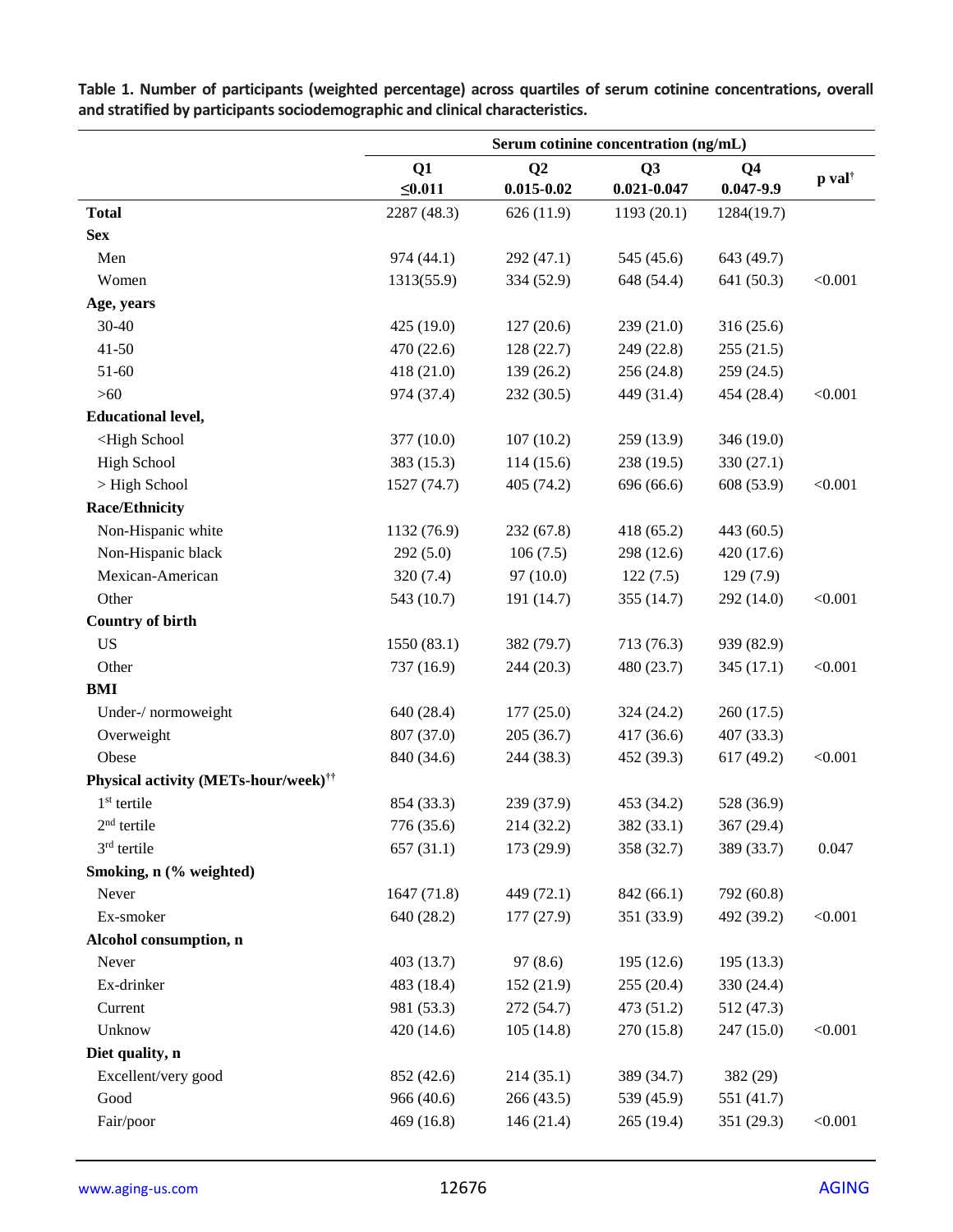| Diagnosed disease, n      |             |            |            |            |        |
|---------------------------|-------------|------------|------------|------------|--------|
| Cardiovascular disease    | 250(8.7)    | 64(9.2)    | 120(8.5)   | 173(12.5)  | 0.030  |
| Respiratory disease       | 342 (15.6)  | 98 (16.0)  | 185 (15.4) | 231 (19.6) | 0.117  |
| Musculoskeletal disease   | 673(28.5)   | 175(28.5)  | 330(28.3)  | 414 (31.4) | 0.063  |
| Cancer                    | 310 (14.3)  | 69(16.0)   | 109(11.6)  | 109(9.3)   | < 0.01 |
| Hypertension              | 984 (38.8)  | 256(37.1)  | 522 (39.5) | 585 (43.5) | 0.242  |
| <b>Diabetes</b>           | 395 (12.5)  | 110(15.2)  | 226(14.6)  | 263(17.0)  | 0.104  |
| Number of drug treatments |             |            |            |            |        |
| None                      | 860 (38.0)  | 219 (33.9) | 442 (37.3) | 466 (37.2) |        |
| $1 - 2$                   | 286(13.7)   | 98 (16.3)  | 140(12.7)  | 163(11.6)  |        |
| >2                        | 1141 (48.3) | 309 (49.8) | 611(50.0)  | 655(51.2)  | 0.341  |

Data are based on 5,390 adults aged >30 years from the US nonsmoking general population.

**†** P values are based on the chi-square test.

**††** Cutoff values (men/women) were ≤12/≤4 (tertile 1), 12 to ≤48 /4.1 to ≤28 (tertile 2), and >48/28. (tertile 3) METshour/week.

|  | Table 2. Median (interquartile range [IQR]) serum cotinine and muscle strength in adults aged >30 from the US |  |  |  |  |  |  |  |
|--|---------------------------------------------------------------------------------------------------------------|--|--|--|--|--|--|--|
|  | nonsmoking general population by participants sociodemographic and clinical characteristics.                  |  |  |  |  |  |  |  |

| <b>Characteristics</b>                          | $n$ (weighted $\%$ ) | Serum cotinine (ng/mL) | Combined grip strength (Kg) |
|-------------------------------------------------|----------------------|------------------------|-----------------------------|
| <b>Total</b>                                    | 5390 (100)           | $0.015(0.011 - 0.360)$ | $65.5(53.4-86.4)$           |
| <b>Sex</b>                                      |                      |                        |                             |
| Men                                             | 2454 (45.9)          | $0.016(0.011 - 0.040)$ | 88.5 (76.5-99.6)            |
| Women                                           | 2936 (54.1)          | $0.015(0.011 - 0.033)$ | 55.1 (47.6-62.4)            |
| Age, years                                      |                      |                        |                             |
| 31-40                                           | 1107 (20.9)          | $0.017(0.011 - 0.046)$ | $72.9(60.3-95.0)$           |
| $41 - 50$                                       | 1102(22.4)           | $0.015(0.011 - 0.035)$ | 72.2 (59.4-93.4)            |
| 51-60                                           | 1072(23.1)           | $0.018(0.011 - 0.038)$ | 66.8 (54.4-88.9)            |
| $>60$                                           | 2109 (33.6)          | $0.011(0.011 - 0.029)$ | $56.2(45.6-73.5)$           |
| <b>Educational level</b>                        |                      |                        |                             |
| < High School                                   | 1089 (12.6)          | $0.023(0.011-0.060)$   | 59.0 (46.8-77.1)            |
| <b>High School</b>                              | 1065(18.5)           | $0.020(0.011 - 0.055)$ | $62.3(50.0-86.0)$           |
| > High School                                   | 3236 (68.9)          | $0.011(0.011 - 0.029)$ | $67.4(55.1-88.2)$           |
| <b>Race/Ethnicity</b>                           |                      |                        |                             |
| Non-Hispanic white                              | 2225 (70.2)          | $0.011(0.011 - 0.030)$ | $65.1(53.3-87.6)$           |
| Non-Hispanic-black                              | 1116(9.3)            | $0.032(0.011 - 0.090)$ | 70.4 (58.0-88.7)            |
| Mexican-American                                | 668 (7.8)            | $0.016(0.011 - 0.039)$ | $65.2(53.6-87.5)$           |
| Other                                           | 1381 (12.6)          | $0.018(0.011 - 0.041)$ | $62.5(50.4-81.2)$           |
| <b>BMI</b>                                      |                      |                        |                             |
| Under-/ normoweight                             | 1401 (025)           | $0.011(0.011 - 0.027)$ | 59.9 (51.3-75.3)            |
| Overweight                                      | 1836 (36.1)          | $0.015(0.011 - 0.036)$ | $70.0(55.1-91.1)$           |
| Obese                                           | 2153 (38.9)          | $0.018(0.011 - 0.047)$ | $67.3(53.5-89.2)$           |
| Physical activity (METs-hour/week) <sup>†</sup> |                      |                        |                             |
| $1st$ tertile                                   | 2074 (34.7)          | $0.017(0.011 - 0.039)$ | $62.6(50.3-82.1)$           |
| $2nd$ tertile                                   | 1739 (33.5)          | $0.011(0.011 - 0.032)$ | $65.8(53.2 - 88.5)$         |
| $3rd$ tertile                                   | 1577 (31.8)          | $0.015(0.011 - 0.039)$ | 69.1 (56.6-90.0)            |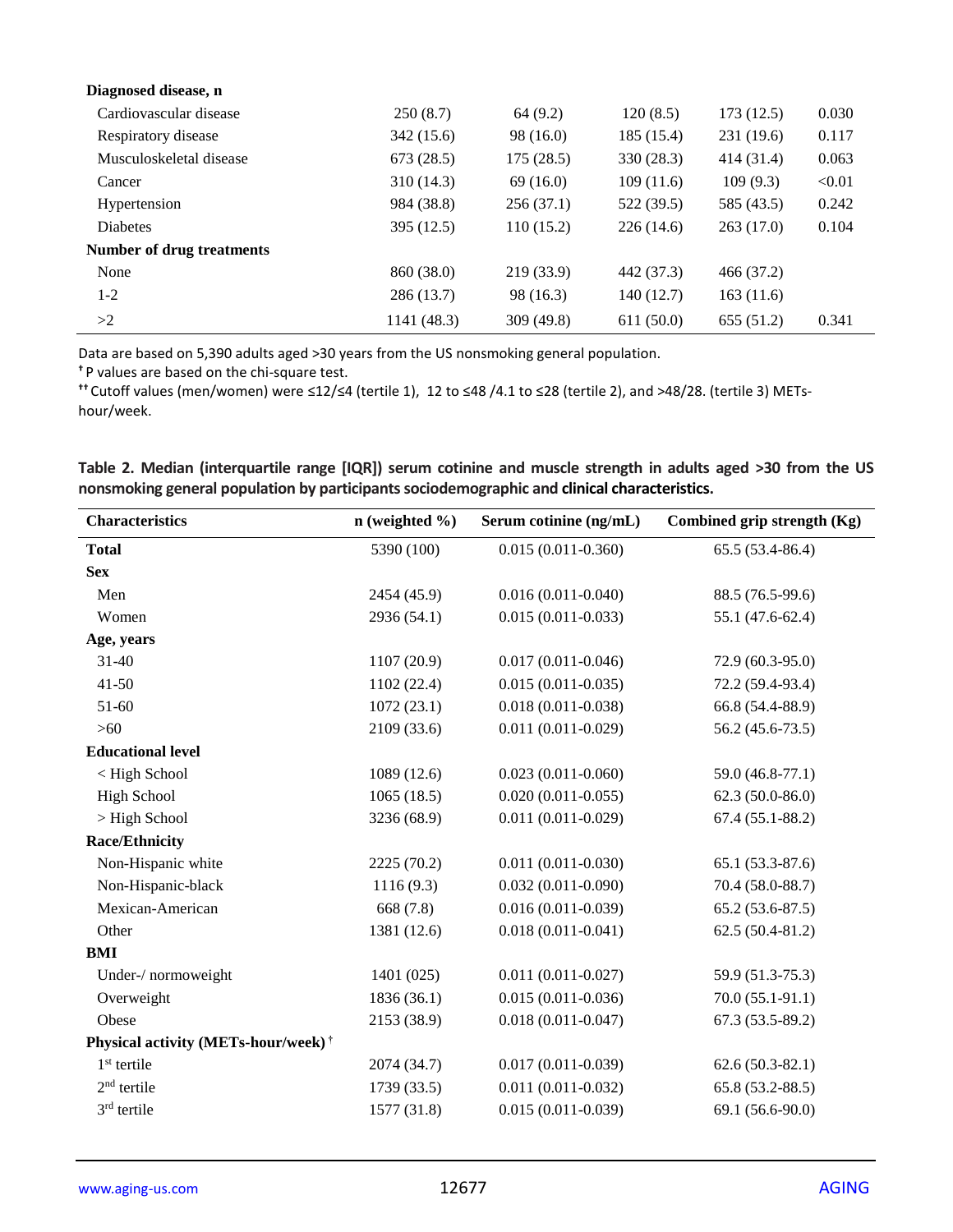| <b>Smoking</b>                   |             |                        |                      |
|----------------------------------|-------------|------------------------|----------------------|
| Never                            | 3730 (68.5) | $0.011(0.011 - 0.032)$ | 64.6 (53.2-86.4)     |
| Ex-smoker                        | 1660(31.6)  | $0.018(0.011 - 0.047)$ | $67.9(53.6-86.4)$    |
| <b>Alcohol consumption</b>       |             |                        |                      |
| Never                            | 890 (12.8)  | $0.011(0.011 - 0.035)$ | 56.4 (46.1-70.4)     |
| exdrinker                        | 1220(20.4)  | $0.017(0.011 - 0.044)$ | $65.7(53.6-85.4)$    |
| Current                          | 2238 (51.8) | $0.015(0.011 - 0.033)$ | 71.7 (56.7-91.9)     |
| Unknow                           | 1042(15.0)  | $0.015(0.011 - 0.038)$ | 59.7 (49.3-75.2)     |
| Diet quality                     |             |                        |                      |
| Excellent/very Good              | 1837 (37.4) | $0.011(0.011 - 0.028)$ | $63.7(53.1-83.2)$    |
| Good                             | 2322 (42.2) | $0.016(0.011 - 0.370)$ | $66.2(53.1-88.0)$    |
| Fair/poor                        | 1231 (20.4) | $0.019(0.011 - 0.056)$ | 69.3 (54.7-90.7)     |
| <b>Diagnosed disease</b>         |             |                        |                      |
| Cardiovascular disease           | 607(9.5)    | $0.018(0.011 - 0.049)$ | 59.7 (44.9-78.8)     |
| Respiratory disease              | 856 (16.4)  | $0.015(0.011 - 0.042)$ | $61.1(51.3-78.7)$    |
| Musculoskeletal disease          | 1592 (29.0) | $0.016(0.011 - 0.039)$ | 56.6 (46.7-74.4)     |
| Cancer                           | 597 (13)    | $0.011(0.011-0.026)$   | $60.1 (48.2 - 82.3)$ |
| Hypertesion                      | 2347 (39.6) | $0.017(0.011 - 0.039)$ | $62.3(49.1-83.6)$    |
| <b>Diabetes</b>                  | 994 (14.2)  | $0.018(0.011 - 0.043)$ | $60.9(49.1-82.5)$    |
| <b>Number of drug treatments</b> |             |                        |                      |
| None                             | 1987 (37.2) | $0.015(0.011-0.036)$   | 65.6 (53.3-87.8)     |
| $1 - 2$                          | 687 (13.4)  | $0.015(0.011 - 0.030)$ | 63.9 (53.6-86.4)     |
| >2                               | 2716 (49.4) | $0.016(0.011 - 0.037)$ | $65.9(53.3-85.6)$    |
|                                  |             |                        |                      |

**†** Cutoff values (men/women) were: ≤12/≤4 (tertile 1), 12 to ≤48 /4.1 to ≤28 (tertile 2), and >48/28 (tertile 3) METshour/week.

| Table 3. Beta coefficient (95% confidence interval) for grip strength in kg, by serum cotinine concentration. |  |  |
|---------------------------------------------------------------------------------------------------------------|--|--|
|---------------------------------------------------------------------------------------------------------------|--|--|

|                | Serum cotinine concentration quartiles (ng/mL) |                     |                              |                               |         |  |  |
|----------------|------------------------------------------------|---------------------|------------------------------|-------------------------------|---------|--|--|
|                | $Q1 (\leq 0.011)$                              | $Q2(0.015-0.02)$    | $Q3(0.021-0.047)$            | $Q4(0.048-9.9)$               | p-trend |  |  |
| No.            | 2275                                           | 627                 | 1187                         | 1278                          |         |  |  |
| Model A        | 1.00                                           | $0.26(-1.13, 1.65)$ | $-0.56(-1.79, 0.67)$         | $-1.09$ $(-2.24, 0.07)$       | 0.0     |  |  |
| <b>Model B</b> | 1.00                                           | $0.14(-1.25, 1.53)$ | $-0.77$ $(-2.03, 0.49)$      | $-1.32$ ( $-2.44$ , $-0.20$ ) | 0.02    |  |  |
| Model C        | 00.1                                           | $0.18(-1.16, 1.52)$ | $-0.86$ ( $-2.19$ , $0.46$ ) | $-1.41$ ( $-2.58$ , $-0.24$ ) | 0.02    |  |  |

Model A adjusted for age (continuous), sex, race-ethnicity (Non-Hispanic white, Non-Hispanic black, Mexican-American, Other), educational level (<high school, high school, > high school), and place of birth (US, other).

Model B further adjusted for tobacco smoke (never, ex-smoker), alcohol consumption (never, ex–drinker, current, unknown), diet quality (excellent/very good, good, fair/poor) and physical activity (sex-specific tertiles).

Model C further adjusted for BMI, cardiovascular disease, respiratory disease, musculoskeletal disease, cancer, hypertension, diabetes and number of drug treatments.

men and women aged >30 years from the *Mini-Finland health examination survey*, who were followed for up to 22 years, showed that former smoking at baseline and persistent tobacco use during follow-up were associated with accelerated grip strength declines [12]. In the same line, a meta-analysis of 12 cross-sectional and casecontrol studies with a total of 22515 participants showed an association between self-reported active smoking and sarcopenia [27]. Despite this evidence, there is only one recent publication evaluating the potential association between SHS exposure and handgrip strength [19]; in this publication, based on the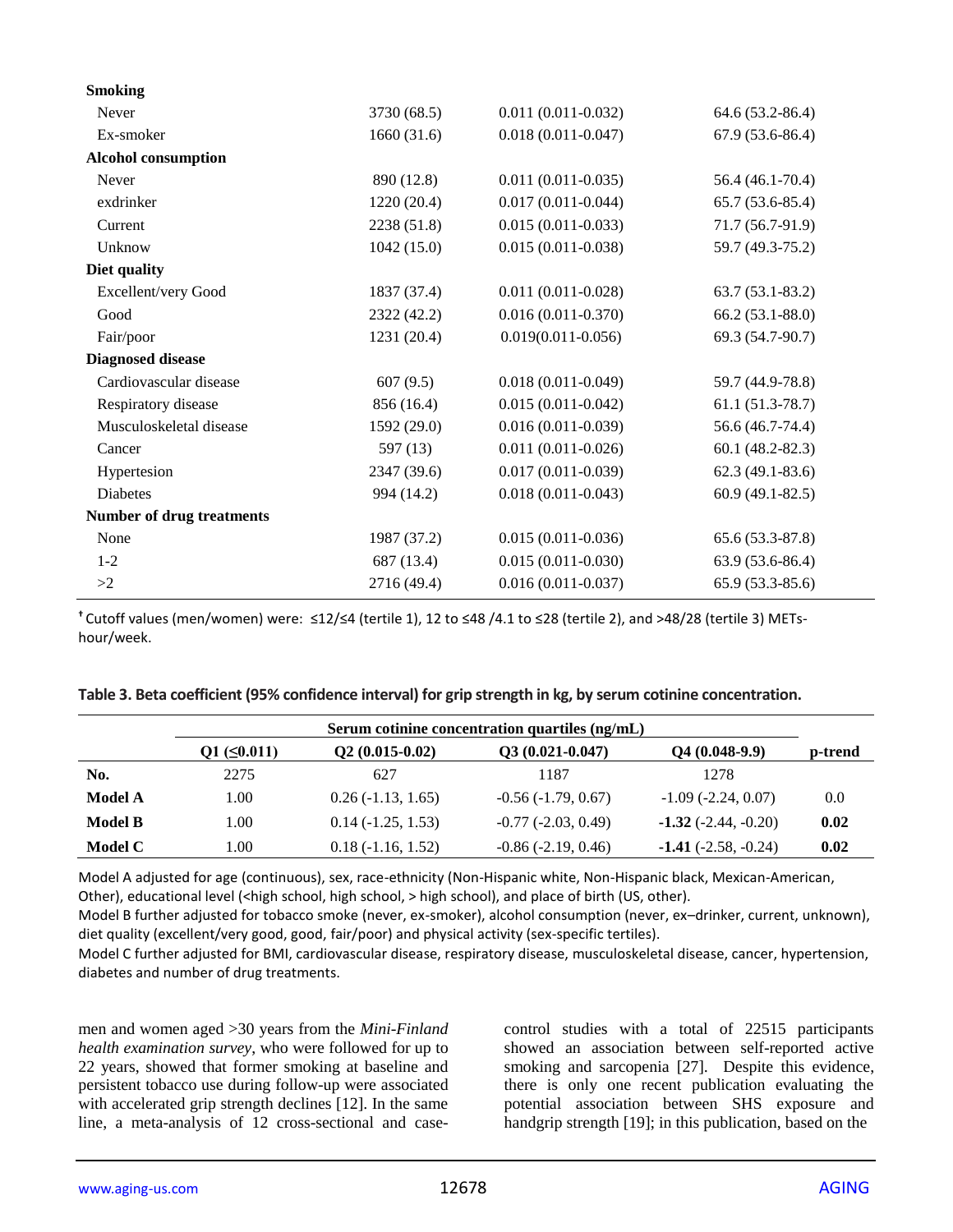

**Figure 2. Mean differences (95%confidence intervals) in grip strength comparing the fourth to the first quartile of cotinine concentrations (ng/mL) by participant's characteristics.** Models are adjusted for age, sex, race/ethnicity, educational level, place of birth, tobacco smoke, alcohol consumption, diet quality, physical activity, BMI, cardiovascular disease, respiratory disease, musculoskeletal disease, cancer, hypertension, diabetes and number of drug treatments.

*English Longitudinal Study of Aging*, the authors found an inverse association between saliva cotinine concentrations and performance on several indicators of physical capacity (including declined grip strength) in older adults. Our study supports the association between SHS and declined grip strength while extends this observation to middle-aged adults (30-60 years). Moreover, it suggests that there is no apparent risk-free level of exposure to SHS.

Of interest is that the dose-response association between SHS exposure and grip strength was only observed among individuals with no arthritis or osteoarthritis. Although these are posthoc findings, and so they need to be interpreted with caution, they may reflect the fact that among individuals with musculoskeletal disease there are other more deterministic factors (i.e. pain, physical inactivity) modifying muscle strength.

Strengths of this study include the national representativeness of the sample and the high quality study protocol and laboratory methods, and the inclusion not only of old but also young adults. To ensure that only nonsmokers were included in the analyses, we applied strict criteria that excluded participants who acknowledged active smoking or whose cotinine levels were indicative of tobacco use, or who had missing responses to the smoking questions or cotinine concentrations. Additionally, our results were consistent in various sensitivity analyses.

Among the limitations of our study are the crosssectional design and the potential for residual confounding, despite models were adjusted for many relevant variables. More importantly, a single measurement of cotinine only reflects SHS exposure over the previous 1-2 days, so it is an imperfect surrogate of long-term exposure; there is recent evidence for epigenetic biomarkers of long-term cumulative exposure, but unfortunately these are not available in NHANES [28]. Finally, due to the relatively small proportion of participants heavily exposed to SHS (with concentrations close to 10ng/mL), results are hard to interpret at these concentrations.

In the US adult population aged 30 years an over, combined grip strength declined around 1.42 kg every 2.5 years, which is similar to the observed decline in strength comparing participants in the highest vs the lowest quartile of serum cotinine. Although the clinical relevance of such a decline at the individual level is uncertain, at the population level small changes in the distribution of muscle strength, resulting from the widespread exposure to SHS, may have an important impact in functional disability. Future prospective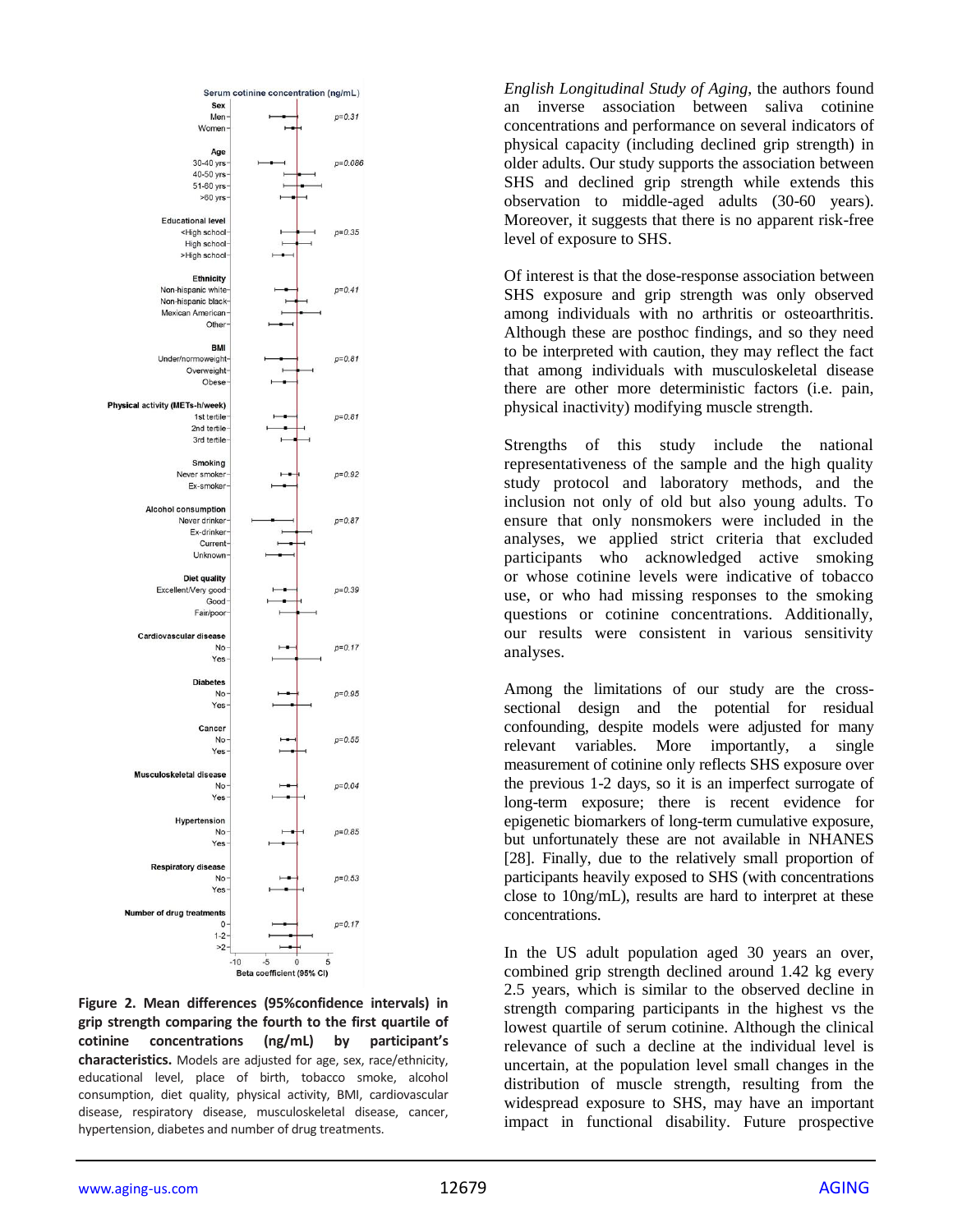studies should evaluate the link between SHS exposure and functional disability.

## **MATERIALS AND METHODS**

#### **Study population**

NHANES is a program of the National Center for Health Statistics designed to assess the health and nutritional status of adults and children in the United States [29]. The present analysis used data from 8621 adults aged > 30 years who participated in NHANES 2011-2014 from whom around 90% (7723) had information about grip strength. To ensure that the sample included non-smokers only, we excluded 352 participants with missing serum cotinine data, and 1801 current smokers (reporting having smoked at least 100 cigarettes in their entire life and were active smokers at the time of the interview; or who had serum cotinine levels ≥10 ng/mL). We also excluded 180 participants with missing data on potential confounders, leaving 5390 participants for analyses.

The study was approved by the National Center for Health Statistics Research Ethics Review Board, and written informed consent was obtained from all participants.

#### **Study variables**

#### *Grip strength*

Grip strength was measured by trained personnel using a Takei Dynamometer Model T.K.K.5401 (Takei Scientific Instruments Co., Niigata, Japan). Each hand was tested three times, alternating hands with a 60-second rest between measurements. Combined grip strength was calculated by NHANES as the sum of the largest reading from each hand expressed in kg.

#### *Tobacco smoke exposure (serum cotinine concentration)*

Serum cotinine was measured using high performance liquid chromatography/atmospheric pressure chemical ionization tandem mass spectrometry. The limit of detection (LOD) was 0.015ng/mL, and values under this limit were divided by the square root of 2. Serum cotinine levels were log-transformed due to their skewed distribution, and categorized into quartiles.

#### *Other variables*

We used information from a number of self-reported variables including age, sex, education (< high school, high school, > high school), race/ethnicity (Non-Hispanic White, Non-Hispanic Black, Mexican-American, Other), physical activity (sex-specific tertiles of METshour/week), smoking (never smoker, ex-smoker), alcohol

consumption (never, ex-drinker, current drinker, unknown), diet quality (based on the question "in general, how healthy is your overall diet?"), number of drug treatments (none,  $\leq$ 2 and  $>$ 2), and history of physiciandiagnosed chronic conditions: cardiovascular disease (coronary heart disease, heart failure, heart attack, angina, stroke), respiratory disease (asthma, chronic bronchitis, emphysema), musculoskeletal disease (arthritis, osteoarthritis) and cancer. Hypertension was defined as a self-reported physician diagnosis, current use of antihypertensive medication, or a clinical blood pressure reading 140/90 mmHg. Likewise, type 2 diabetes mellitus was based as a self-reported physician diagnosis, current use of anti-diabetic medication, or fasting glucose ≥126 mg/dL. Glomerular filtration rate (GFR) was estimated using the Chronic Kidney Disease Epidemiology Collaboration (CKD-EPI) equation that incorporates subjects´ measures of serum creatinine, age, race and sex. Weight and height were measured in standardized conditions, and the body mass index (BMI) calculated dividing weight in kg by squared height in meters. Subjects were then classified as "underweight/ normoweight" (BMI<25 kg/m<sup>2</sup> ), "overweight" (BMI ≥25 to <30 kg/m<sup>2</sup>) or "obese" (IMC $\geq$  30 kg/m<sup>2</sup>).

#### **Statistical analysis**

We performed all statistical analyses in Stata version 13.0, by using the survey command to account for the complex sampling design and weights in NHANES.

We first used frequency distributions to describe the distribution of participant characteristics by serum cotinine quartiles. Then, we depicted the distribution of serum cotinine and combined grip strength for participants, overall and by their main sociodemographic, lifestyle and clinical factors. To evaluate the association of serum cotinine with grip strength, we estimated the mean difference (95%confidence interval (CI)) in strength by quartiles of serum cotinine concentrations using linear regression models. Tests for trend were performed for ordinal serum quartiles in regression models using integer values (0 to 3). Next, to evaluate potential departures from linearity, we ran restricted cubic spline models with knots at the  $10^{th}$  (0.011 ng/mL),  $50^{th}$ (0.018 ng/mL), and  $90<sup>th</sup>$  (0.0184 ng/mL) percentiles of cotinine distribution in all participants.

We built three models with progressive levels of adjustment: Model A adjusted for the main sociodemographic variables (age, sex, race/ethnicity, education, and place of birth); Model B further adjusted for lifestyle factors (physical activity, tobacco smoke, alcohol consumption, and self-reported diet quality); and Model C additionally adjusted for BMI, morbidity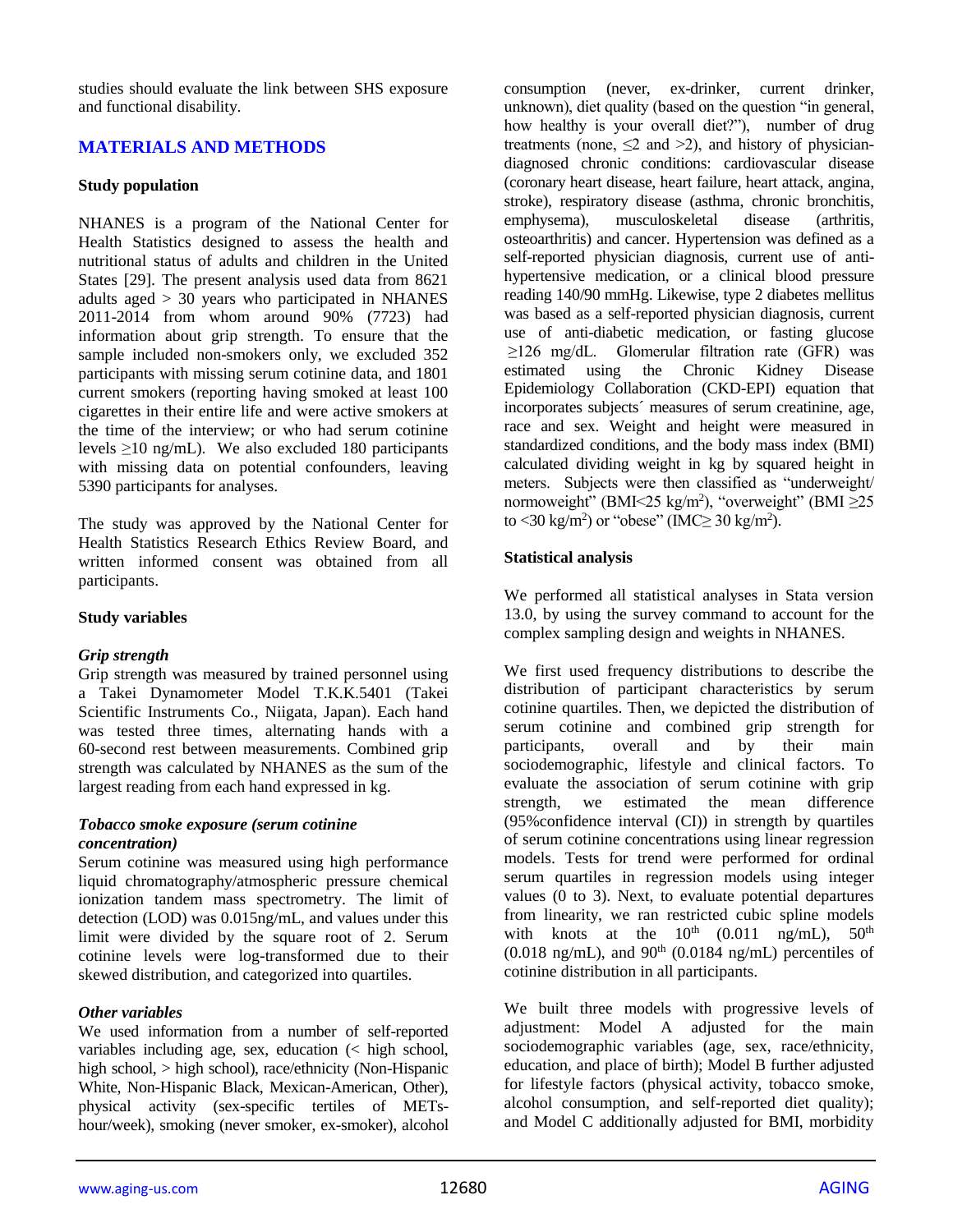(cardiovascular disease, musculoskeletal disease, respiratory disease, cancer, hypertension, diabetes) and number of drug treatments.

We evaluated the consistency of our findings across categories of potential confounders using interaction models, and differences across strata were tested with interaction terms. Additionally, to reduce potential residual confounding, we performed analyses with further adjustment for nutrition factors (serum albumin and total protein intake), as these have been associated with both exposure to SHS and decreased grip strength [10, 11]. Likewise, because both passive smoking and grip strength have been associated with kidney function, we adjusted our models for glomerular filtration rate [30, 31]. Finally, since there is some evidence suggesting that cotinine may inhibit testosterone breakdown [32], and low testosterone levels are associated with decreased muscle strength [33, 34], we run models that additionally adjusted for serum testosterone concentrations [32].

## **CONFLICTS OF INTEREST**

The authors have no conflicts of interest to declare.

### **FUNDING**

This work has been supported by grants PI18/287 and 16/609 from the Instituto de Salud Carlos III, State Secretary of R+D+I, and FEDER/FSE.

## **REFERENCES**

- 1. Drope J, Schluger N, Cahn Z, Drope J, Hamill S, Islami F, Liber A, Nargis N, Stoklosa M. 2018. The Tobacco Atlas. Atlanta: American Cancer Society and Vital Strategies. [https://tobaccoatlas.org/wp](https://tobaccoatlas.org/wp-content/uploads/2018/03/TobaccoAtlas_6thEdition_LoRes_Rev0318.pdf)[content/uploads/2018/03/TobaccoAtlas\\_6thEdition\\_L](https://tobaccoatlas.org/wp-content/uploads/2018/03/TobaccoAtlas_6thEdition_LoRes_Rev0318.pdf) [oRes\\_Rev0318.pdf](https://tobaccoatlas.org/wp-content/uploads/2018/03/TobaccoAtlas_6thEdition_LoRes_Rev0318.pdf)
- 2. National Center for Chronic Disease Prevention and Health Promotion (US) Office on Smoking and Health. The Health Consequences of Smoking—50 Years of Progress: A Report of the Surgeon General. Atlanta (GA): Centers for Disease Control and Prevention (US); 2014. <https://doi.org/10.1037/e300842003-001> [PMID:24455788](https://www.ncbi.nlm.nih.gov/pubmed/24455788)
- 3. Moritsugu KP. The 2006 Report of the Surgeon General: the health consequences of involuntary exposure to tobacco smoke. Am J Prev Med. 2007; 32:542–43. <https://doi.org/10.1016/j.amepre.2007.02.026> [PMID:17533072](https://www.ncbi.nlm.nih.gov/pubmed/17533072)
- 4. Legrand D, Vaes B, Matheï C, Adriaensen W, Van

Pottelbergh G, Degryse JM. Muscle strength and physical performance as predictors of mortality, hospitalization, and disability in the oldest old. J Am Geriatr Soc. 2014; 62:1030–38.

<https://doi.org/10.1111/jgs.12840> [PMID:24802886](https://www.ncbi.nlm.nih.gov/pubmed/24802886)

- 5. McGrath RP, Vincent BM, Lee IM, Kraemer WJ, Peterson MD. Handgrip Strength, Function, and Mortality in Older Adults: A Time-varying Approach. Med Sci Sports Exerc. 2018; 50:2259–66. <https://doi.org/10.1249/MSS.0000000000001683> [PMID:29933349](https://www.ncbi.nlm.nih.gov/pubmed/29933349)
- 6. García-Hermoso A, Cavero-Redondo I, Ramírez-Vélez R, Ruiz JR, Ortega FB, Lee DC, Martínez-Vizcaíno V. Muscular Strength as a Predictor of All-Cause Mortality in an Apparently Healthy Population: A Systematic Review and Meta-Analysis of Data From Approximately 2 Million Men and Women. Arch Phys Med Rehabil. 2018; 99:2100–2113.e5.

<https://doi.org/10.1016/j.apmr.2018.01.008> [PMID:29425700](https://www.ncbi.nlm.nih.gov/pubmed/29425700)

7. Cooper R, Kuh D, Cooper C, Gale CR, Lawlor DA, Matthews F, Hardy R, and FALCon and HALCyon Study Teams. Objective measures of physical capability and subsequent health: a systematic review. Age Ageing. 2011; 40:14–23. <https://doi.org/10.1093/ageing/afq117>

[PMID:20843964](https://www.ncbi.nlm.nih.gov/pubmed/20843964)

- 8. Celis-Morales CA, Welsh P, Lyall DM, Steell L, Petermann F, Anderson J, Iliodromiti S, Sillars A, Graham N, Mackay DF, Pell JP, Gill JM, Sattar N, Gray SR. Associations of grip strength with cardiovascular, respiratory, and cancer outcomes and all cause mortality: prospective cohort study of half a million UK Biobank participants. BMJ. 2018; 361:k1651. <https://doi.org/10.2337/dc17-0921> [PMID:29739772](https://www.ncbi.nlm.nih.gov/pubmed/29739772)
- 9. Yokoyama Y, Nishi M, Murayama H, Amano H, Taniguchi Y, Nofuji Y, Narita M, Matsuo E, Seino S, Kawano Y, Shinkai S. Dietary Variety and Decline in Lean Mass and Physical Performance in Community-Dwelling Older Japanese: A 4-year Follow-Up Study. J Nutr Health Aging. 2017; 21:11–16. <https://doi.org/10.1007/s12603-016-0726-x> [PMID:27999844](https://www.ncbi.nlm.nih.gov/pubmed/27999844)
- 10. Isanejad M, Mursu J, Sirola J, Kröger H, Rikkonen T, Tuppurainen M, Erkkilä AT. Dietary protein intake is associated with better physical function and muscle strength among elderly women. Br J Nutr. 2016; 115:1281–91. <https://doi.org/10.1017/S000711451600012X>

[PMID:26857389](https://www.ncbi.nlm.nih.gov/pubmed/26857389)

11. McLean RR, Mangano KM, Hannan MT, Kiel DP, Sahni S. Dietary Protein Intake Is Protective Against Loss of Grip Strength Among Older Adults in the Framingham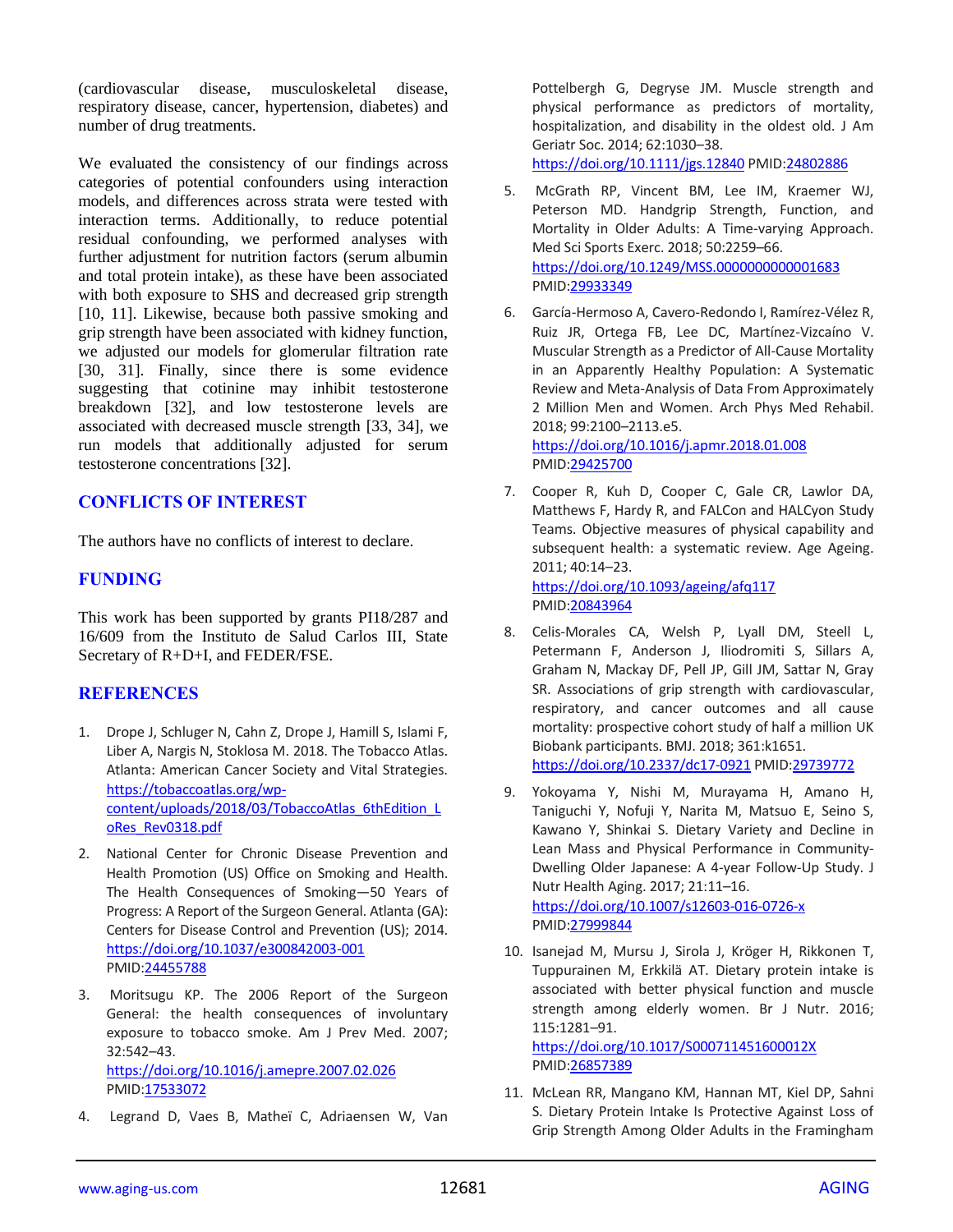Offspring Cohort. J Gerontol A Biol Sci Med Sci. 2016; 71:356–61. <https://doi.org/10.1093/gerona/glv184> [PMID:26525088](https://www.ncbi.nlm.nih.gov/pubmed/26525088)

12. Stenholm S, Tiainen K, Rantanen T, Sainio P, Heliövaara M, Impivaara O, Koskinen S. Long-term determinants of muscle strength decline: prospective evidence from the 22-year mini-Finland follow-up survey. J Am Geriatr Soc. 2012; 60:77–85.

<https://doi.org/10.1111/j.1532-5415.2011.03779.x> [PMID:22211568](https://www.ncbi.nlm.nih.gov/pubmed/22211568)

- 13. de Carvalho DH, Scholes S, Santos JL, de Oliveira C, Alexandre TD. Does Abdominal Obesity Accelerate Muscle Strength Decline in Older Adults? Evidence From the English Longitudinal Study of Ageing. J Gerontol A Biol Sci Med Sci. 2019; 74:1105–11. <https://doi.org/10.1093/gerona/gly178> [PMID:30107482](https://www.ncbi.nlm.nih.gov/pubmed/30107482)
- 14. Wang T, Feng W, Li S, Tan Q, Zhang D, Wu Y. Impact of obesity and physical inactivity on the long-term change in grip strength among middle-aged and older European adults. J Epidemiol Community Health. 2019; 73:619–24.<https://doi.org/10.1136/jech-2018-211601> [PMID:30850389](https://www.ncbi.nlm.nih.gov/pubmed/30850389)
- 15. Dodds R, Kuh D, Aihie Sayer A, Cooper R. Physical activity levels across adult life and grip strength in early old age: updating findings from a British birth cohort. Age Ageing. 2013; 42:794–98. <https://doi.org/10.1093/ageing/aft124> [PMID:23981980](https://www.ncbi.nlm.nih.gov/pubmed/23981980)
- 16. Quan S, Jeong JY, Kim DH. The Relationship between Smoking, Socioeconomic Status and Grip Strength among Community-dwelling Elderly Men in Korea: Hallym Aging Study. Epidemiol Health. 2013; 35:e2013001. <https://doi.org/10.4178/epih/e2013001> [PMID:23440903](https://www.ncbi.nlm.nih.gov/pubmed/23440903)
- 17. Kojima G, Iliffe S, Walters K. Smoking as a predictor of frailty: a systematic review. BMC Geriatr. 2015; 15:131. <https://doi.org/10.1186/s12877-015-0134-9> [PMID:26489757](https://www.ncbi.nlm.nih.gov/pubmed/26489757)
- 18. Ropponen A, Korhonen T, Svedberg P, Koskenvuo M, Silventoinen K, Kaprio J. Persistent smoking as a predictor of disability pension due to musculoskeletal diagnoses: a 23 year prospective study of Finnish twins. Prev Med. 2013; 57:889–93. <https://doi.org/10.1016/j.ypmed.2013.10.001> [PMID:24145202](https://www.ncbi.nlm.nih.gov/pubmed/24145202)
- 19. Batty GD, Zaninotto P. Exposure to Passive Smoking and Impairment in Physical Function in Older People. Epidemiology. 2018; 29:e11–12. <https://doi.org/10.1097/EDE.0000000000000784> [PMID:29135569](https://www.ncbi.nlm.nih.gov/pubmed/29135569)
- 20. García-Esquinas E, Navas-Acien A, Rodríguez-Artalejo F. Exposure to secondhand tobacco smoke and the frailty syndrome in US older adults. Age (Dordr). 2015; 37:26. <https://doi.org/10.1007/s11357-015-9762-4> [PMID:25773068](https://www.ncbi.nlm.nih.gov/pubmed/25773068)
- 21. Rom O, Kaisari S, Aizenbud D, Reznick AZ. Cigarette smoke and muscle catabolism in C2 myotubes. Mech Ageing Dev. 2013; 134:24–34.

<https://doi.org/10.1016/j.mad.2012.11.004> [PMID:23262287](https://www.ncbi.nlm.nih.gov/pubmed/23262287)

- 22. Montes de Oca M, Loeb E, Torres SH, De Sanctis J, Hernández N, Tálamo C. Peripheral muscle alterations in non-COPD smokers. Chest. 2008; 133:13–18. <https://doi.org/10.1378/chest.07-1592> [PMID:18187741](https://www.ncbi.nlm.nih.gov/pubmed/18187741)
- 23. Petersen AM, Magkos F, Atherton P, Selby A, Smith K, Rennie MJ, Pedersen BK, Mittendorfer B. Smoking impairs muscle protein synthesis and increases the expression of myostatin and MAFbx in muscle. Am J Physiol Endocrinol Metab. 2007; 293:E843–48. <https://doi.org/10.1152/ajpendo.00301.2007> [PMID:17609255](https://www.ncbi.nlm.nih.gov/pubmed/17609255)
- 24. Rinaldi M, Maes K, De Vleeschauwer S, Thomas D, Verbeken EK, Decramer M, Janssens W, Gayan-Ramirez GN. Long-term nose-only cigarette smoke exposure induces emphysema and mild skeletal muscle dysfunction in mice. Dis Model Mech. 2012; 5:333–41. <https://doi.org/10.1242/dmm.008508> [PMID:22279084](https://www.ncbi.nlm.nih.gov/pubmed/22279084)
- 25. Barreiro E, del Puerto-Nevado L, Puig-Vilanova E, Pérez-Rial S, Sánchez F, Martínez-Galán L, Rivera S, Gea J, González-Mangado N, Peces-Barba G. Cigarette smoke-induced oxidative stress in skeletal muscles of mice. Respir Physiol Neurobiol. 2012; 182:9–17. <https://doi.org/10.1016/j.resp.2012.02.001> [PMID:22349133](https://www.ncbi.nlm.nih.gov/pubmed/22349133)
- 26. Wüst RC, Morse CI, de Haan A, Rittweger J, Jones DA, Degens H. Skeletal muscle properties and fatigue resistance in relation to smoking history. Eur J Appl Physiol. 2008; 104:103–10. <https://doi.org/10.1007/s00421-008-0792-9> [PMID:18560879](https://www.ncbi.nlm.nih.gov/pubmed/18560879)
- 27. Steffl M, Bohannon RW, Petr M, Kohlikova E, Holmerova I. Relation between cigarette smoking and sarcopenia: meta-analysis. Physiol Res. 2015; 64:419–26. <https://doi.org/10.1186/s12877-016-0270-x> [PMID:25536323](https://www.ncbi.nlm.nih.gov/pubmed/25536323)
- 28. Reynolds LM, Magid HS, Chi GC, Lohman K, Barr RG, Kaufman JD, Hoeschele I, Blaha MJ, Navas-Acien A, Liu Y. Secondhand Tobacco Smoke Exposure Associations With DNA Methylation of the Aryl Hydrocarbon Receptor Repressor. Nicotine Tob Res. 2017; 19:442–51.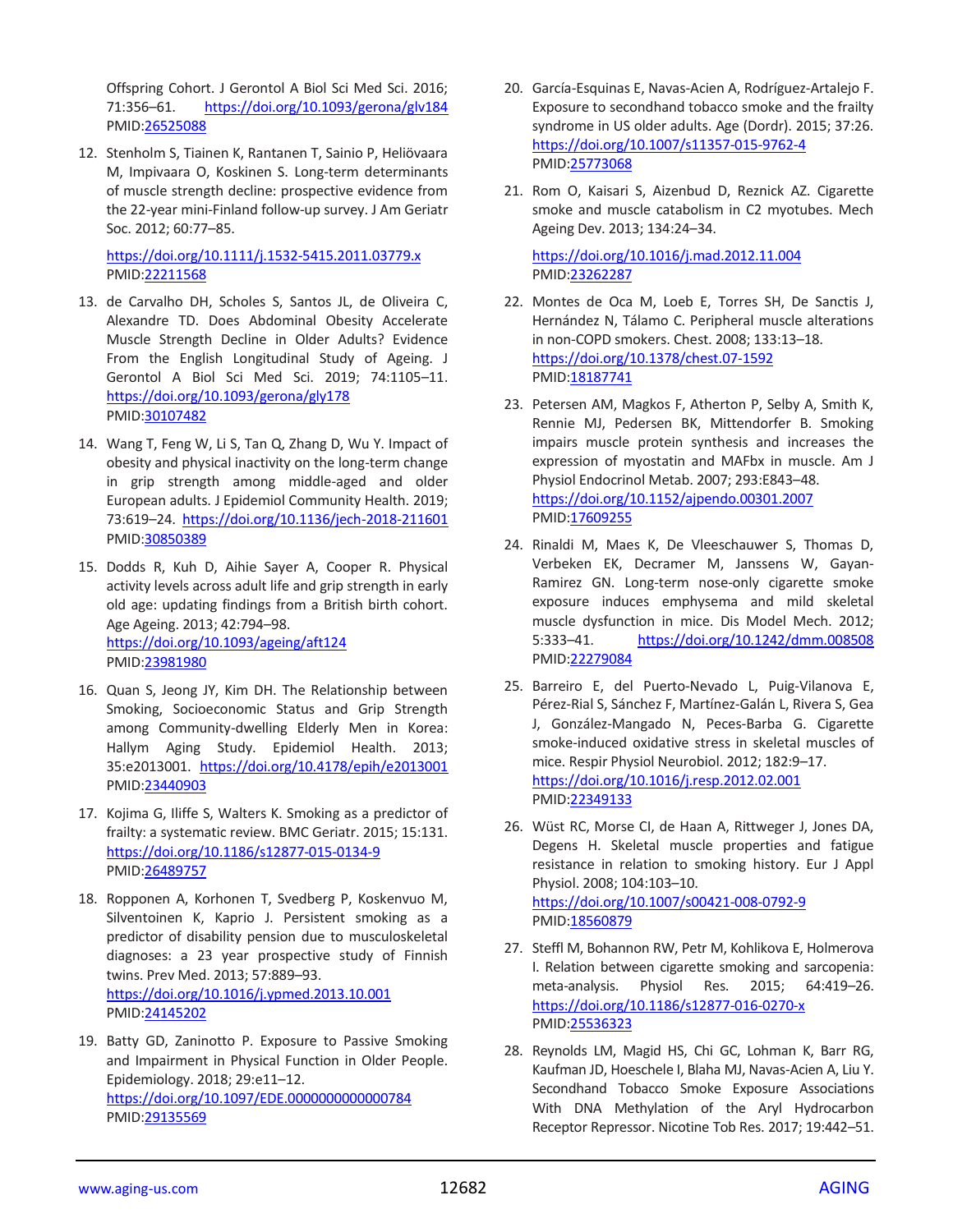<https://doi.org/10.1093/ntr/ntw219> [PMID:27613907](https://www.ncbi.nlm.nih.gov/pubmed/27613907)

- 29. CDC. About the National Health and Nutrition Examination Survey. 2017. [https://www.cdc.gov/nchs/nhanes/about\\_nhanes.htm](https://www.cdc.gov/nchs/nhanes/about_nhanes.htm)
- 30. Hellberg M, Höglund P, Svensson P, Abdulahi H, Clyne N. Decline in measured glomerular filtration rate is associated with a decrease in endurance, strength, balance and fine motor skills. Nephrology (Carlton). 2017; 22:513–19.

<https://doi.org/10.1111/nep.12810> [PMID:27161806](https://www.ncbi.nlm.nih.gov/pubmed/27161806)

- 31. Jhee JH, Joo YS, Kee YK, Jung SY, Park S, Yoon CY, Han SH, Yoo TH, Kang SW, Park JT. Secondhand Smoke and CKD. Clin J Am Soc Nephrol. 2019; 14:515–22. <https://doi.org/10.2215/CJN.09540818> [PMID:30846462](https://www.ncbi.nlm.nih.gov/pubmed/30846462)
- 32. Zhao J, Leung JY, Lin SL, Schooling CM. Cigarette smoking and testosterone in men and women: A systematic review and meta-analysis of observational studies. Prev Med. 2016; 85:1–10. <https://doi.org/10.1016/j.ypmed.2015.12.021> [PMID:26763163](https://www.ncbi.nlm.nih.gov/pubmed/26763163)
- 33. Chiang JM, Kaysen GA, Segal M, Chertow GM, Delgado C, Johansen KL. Low testosterone is associated with frailty, muscle wasting and physical dysfunction among men receiving hemodialysis: a longitudinal analysis. Nephrol Dial Transplant. 2019; 34:802–10. <https://doi.org/10.1093/ndt/gfy252> [PMID:30085235](https://www.ncbi.nlm.nih.gov/pubmed/30085235)
- 34. Chiu HT, Shih MT, Chen WL. Examining the association between grip strength and testosterone. Aging Male. 2019; 3:1–8. <https://doi.org/10.1080/13685538.2019.1632282> [PMID:31267800](https://www.ncbi.nlm.nih.gov/pubmed/31267800)